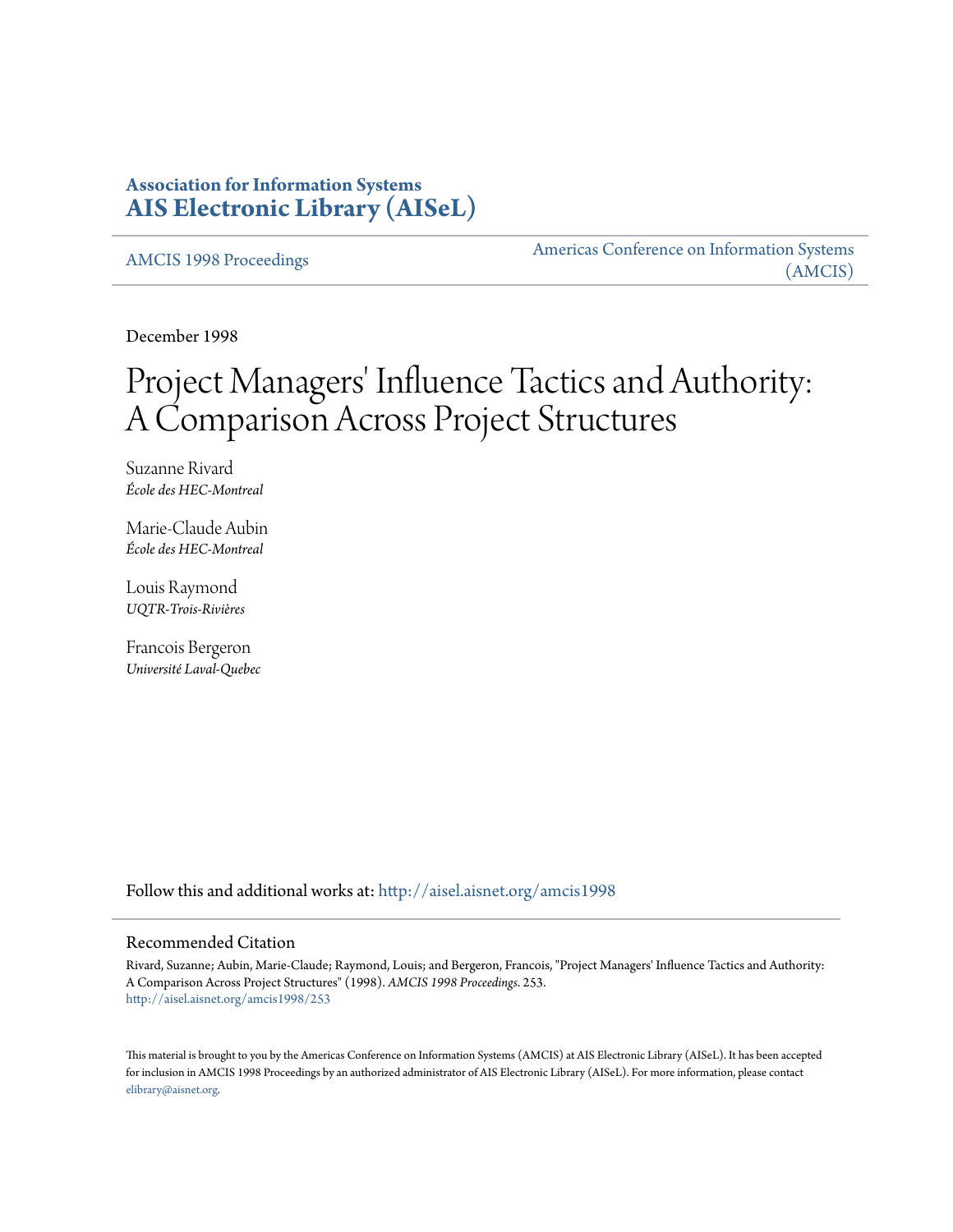# **Project Managers' Influence Tactics and Authority: A Comparison Across Project Structures**

**Suzanne Rivard Marie-Claude Aubin** École des HEC – Montréal

#### **Louis Raymond**

UQTR – Trois-Rivières

## **François Bergeron**

Université Laval – Québec

#### **Abstract**

*Information Systems (IS) implementation success has been a concern of both researchers and practitioners ever since firms have started to use computer to process their business data. Over the years, researchers have studied several aspects of IS implementation, be it measuring success or developing and testing models that explain IS project success or failure. However, up to now, very little of the IS implementation research has focused on the role played by the project leader. This paper presents the results of a study of 139 IS project managers. The study examined both the tactics adopted by these project managers to influence people, and their level of decision authority.* 

#### **Introduction**

Over the years, successful IS implementation has remained a concern of both researchers and practitioners. While researchers have studied several aspects of implementation, little of the IS implementation research has focused on the issue of the project leader's role. This paper presents the results of a study which examined the relationship between the influence tactics adopted by project managers, their level of decision authority, and the project's organizational structure.

#### **Theoretical Framework**

*Influence behavior.* Influence behavior is considered as central to understanding how leadership is exerted; it is also seen as a key determinant of managerial success (Yukl and Tracey, 1992). Several researchers have focused on understanding influence behaviors, and attempted to classify them into categories known as "influence tactics". Building on earlier studies, Yukl et al.(1992) developed a nine category taxonomy: Rational Persuasion, Inspirational Appeals, Consultation, Ingratiation, Personal Appeals, Exchange, Coalition Tactics, Pressure, and Legitimacy Tactics (see Table 1).

*Organizational structure.*Galbraith (1971) proposed a typology of organizational structure, which comprises three categories: functional, matrix, and product. While the functional organization has a functional authority structure, and the product organization has a product authority structure, the matrix organization has a dual authority structure. Organization members then have to report to two superiors: their functional superior, and the project leader. Project management researchers have refined the definition of the matrix organization into the functional matrix, the balanced matrix, and the project matrix (Larson and Gobeli, 1985).

*Authority.* Authority is defined as the right to make decisions that others are bound to comply with (Yukl, 1989). The amount of authority detained by the various actors is central to the notion of the matrix organization. Most authors agree that as the structure goes from a functional organization to a project organization, the level of authority of the functional manager decreases, while that of the project leader increases (Galbraith, 1971; Larson and Gobeli, 1985).

Without formulating formal hypotheses regarding which influence tactics would be more likely to be used in a given structure, we might argue that the type of influence tactics adopted by project leaders will also be related to the type of organizational structure of the project they manage. Hence our two first research hypotheses:

*H1: The more project-oriented the organization structure, the higher the level of project manager's authority.*

*H2: The influence tactics adopted by project managers will vary across organization structure.*

There exists a fundamental distinction between authority and influence: "While authority refers to legitimate power based on formal position, power and influence are broader concepts referring to generalized ability to change the actions of the others in some intended fashion" (Mowday, 1978). Therefore, we argue that the types of influence tactics used will differ along with the level of authority. A project leader with a high level of authority might resort to "hard" tactics such as pressure and legitimating while a project leader with a low level of authority would rather use "soft" tactics. Hence, the third research hypothesis:

*H3: The higher the level of project manager's authority, the more certain types of influence tactics will be used.*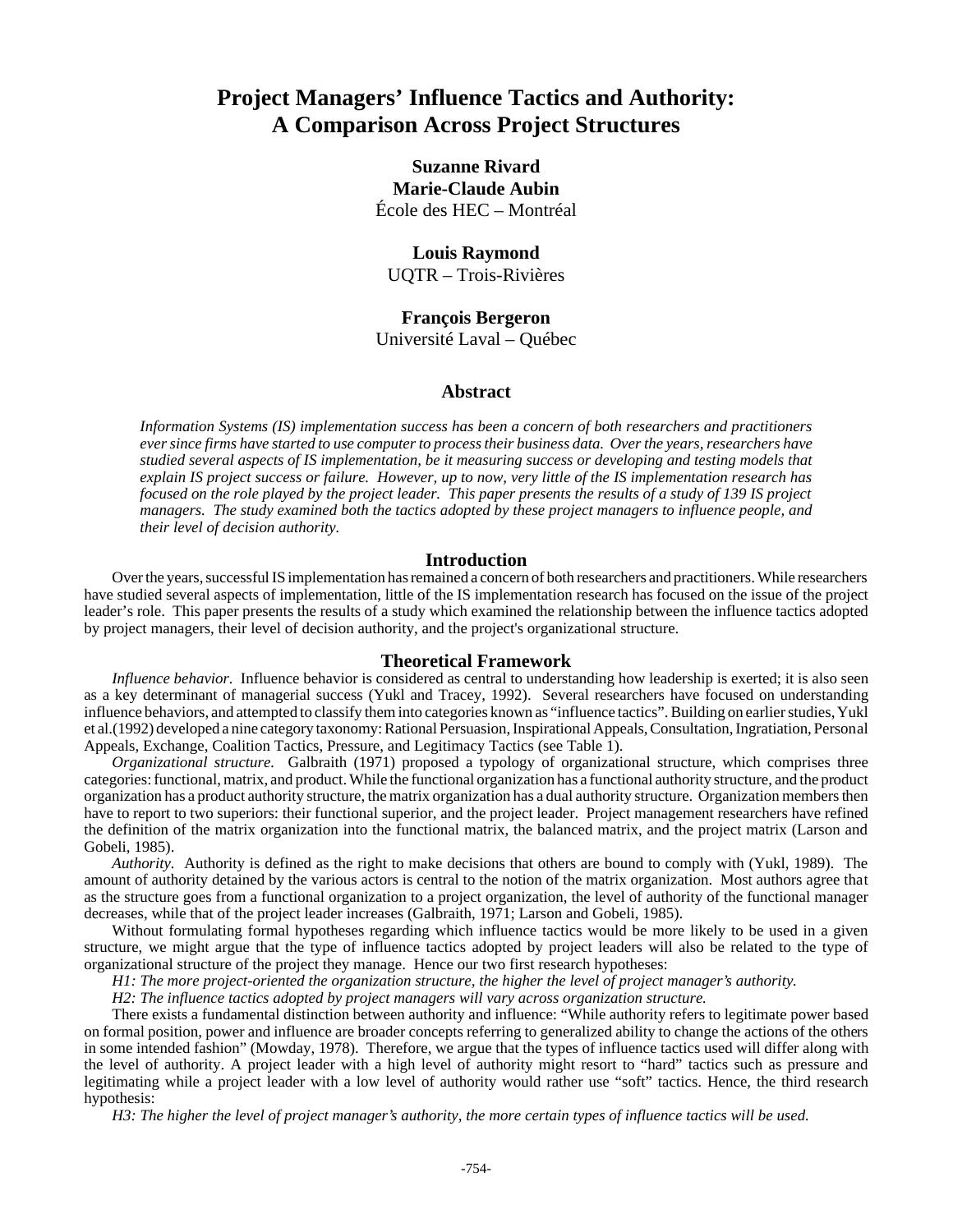*Rational Persuasion***:** The person uses logical arguments and factual evidence to persuade you that a proposal or request is viable and likely to result in the attainment of task objectives.

*Inspirational Appeals:* The person makes a request or proposal that arouses enthusiasm by appealing to your values, ideals, aspirations, or by increasing your confidence that you can do it.

*Consultation:* The person seeks your participation in planning a strategy, activity, or change for which your support and assistance are desired, or is willing to modify a proposal to deal with your concerns and suggestions.

*Ingratiation:* The person seeks to get you in a good mood or to think favorably of him or her before asking you to do something.

*Personal appeals:* The person appeals to your feelings of loyalty and friendship toward him or her when asking you to do something.

*Exchange:* The person offers an exchange of favors, indicates willingness to reciprocate at a later time, or promises you a share of the benefits if you help accomplish a task.

*Coalition tactics:* The person seeks the aid of others to persuade you to do something or uses the support of others as a reason for you to agree also.

*Pressure:* The person uses demands, threats, frequent checking, or persistent reminders to influence you to do what he/she wants.

*Legitimacy Tactics:* The person seeks to establish the legitimacy of a request by claiming the authority or right to make it, or by verifying that it is consistent with organizational policies, rules, practices, or traditions

#### **Methodology**

A questionnaire was mailed to 426 project managers. Thirty-one percent (139) of these questionnaires were returned. Since only one out of the respondents' organizations was described as pure functional, it was removed from the sample. The respondent's experience as project managers varies; 16% have less than five years experience, 38% have five to ten years, and the remaining 46% have more than ten years. They originate from organizations in the private (52%) and public (48%) sectors. More than three-quarters of these organizations are large (500 employees or more), while the others are either medium-sized (100-499, 19%) or small (99 or less, 4%).

The structure used for managing IS development projects in the respondents' organization was assessed by having them choose one of the 5 structural types described in the literature. Project managers' authority was measured by asking to what extent they had control over 13 types of decisions based on the roles generally attributed to project managers. The tactics used by project leaders to influence members of their project team were measured with the instrument validated by Yukl et al. (1992).

A principal components factor analysis was performed on the data, in order to uncover the underlying structure of the nine influence tactics. The original influence tactics were thus reduced into a three-factor structure, with adequate reliability and face validity. The first component was named "Z-tactics"; it regroups rational persuasion, consultation, and inspirational appeal. The second component, "Y-tactics" includes ingratiation, exchange, and personal appeal. The last component, "X-tactics" joins together coalition, pressure and legitimating.

#### **Results**

*Hypothesis 1.* Table 2 shows that the level of project manager's authority increases from a functional matrix structure to a project management structure. An overall significant F statistic confirms that the more project-oriented the organization structure, the higher the level of project manager's authority, hence supporting Hypothesis 1.

*Hypothesis 2.* The results obtained for the individual influence tactics provide little support for the hypothesis, since only two influence tactics (ingratiation and coalition) vary across organizational structures. Examining the influence tactic grouped into factors, it is observed that while the Y-tactics are used more often in the project organization structure than in the balanced matrix, and the X-tactics are more frequent in a project organization structure than in a project matrix, there is no other significant difference across organizational structures.

*Hypothesis 3*. The data partly support the hypothesis, since while some influence tactics are positively related to project manager's authority (Pressure,  $r = .19$ ,  $p < .001$ ; Personal appeal,  $r = .15$ ,  $p < .05$ ), others are negatively related (Consultation,  $r =$ -.21, p<.01). Managers with higher levels of authority tend to use pressure and personal appeal more frequently, and tend to use consultation less frequently. Also, while Y-tactics are positively related to authority  $(r = .14, p < .01)$ , whereas Z-tactics are negatively related  $(r = -.15, p < .01)$ .

#### **Conclusion**

The findings of the study point to the mediating role played by project managers' level of decision authority in linking organization structures to influence tactics. While influence tactics used do not vary across project structures, they do so across various levels of decision authority. In turn, the level of authority of project leaders varies across structures and steadily increases on the functional-project continuum. Another interesting result is obtained in factoring the influence tactics into three groups that were named the X-tactics, the Y-tactics, and the Z-tactics.

These findings lead to further research questions. One pertains to the relationship between decision authority, influence tactics, and the successful completion of projects. Another is related to the appropriateness of specific influence tactics to specific project contexts, i.e. when are X-tactics more appropriate than Y or Z-tactics? Finally, a critical question is that of the "fit" between structure, decision authority, and influence tactics.